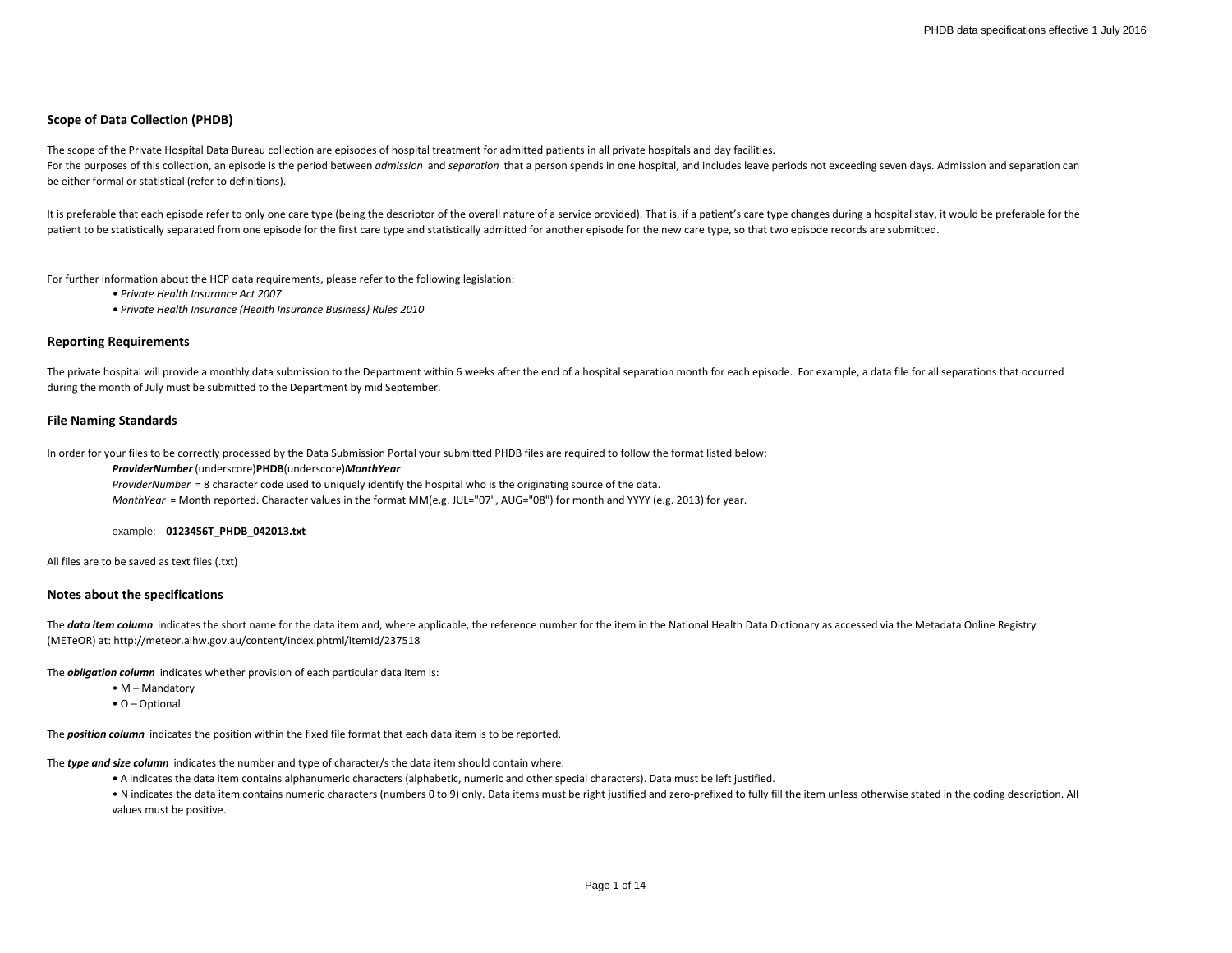The *format column* indicates the format of the characters of the data item:

• DDMMYYYY indicates the data item contains date information where DD represents the day, MM represents the month and YYYY represents the century and year. For example, 5 July 2006 would be entered 05072006

*• hhmm* indicates the data item contains time information based on a 24-hour clock, where hh represents the hour and mm represents the minutes. For example 2.35pm would be entered 1435.

*• blank fill* , in relation to a data item, means that the data item is filled with blank spaces.

- *zero fill,* in relation to a data item, means the data item is filled with zeros.
- *zero prefix* means that leading zeros are to be inserted if necessary to ensure that the number of characters in the entry matches the data item size specified for the item.

*• Charges* – supply in dollars and cents (omit decimal point) with leading zeros to fully fill item. All values must be ≥ 0 (i.e. negative charges not permitted). An entry of 000000000 means that no benefit/charge was recorded. Zeros are valid when this item cannot be separately identified but was reported under another charge item.

The *repetition column* indicates the number of times the data item is repeated within the data file.

The **coding description column** provides the definition for the data item, valid values and any additional information to clarify what data should be reported and how. If a METeOR reference is indicated in the data item column, refer to the National Health Data Dictionary for definition and collection methods.

The *edit rules column* outlines the edit checks the Department will run the data through using the Check-It software. These are split into critical errors where data will be rejected and warnings where data will be identified.

The *error codes column* indicates the error code attributed to each of the edit checks.

# **Definitions/acronyms**

*ACHI* means the Australian Classification of Health Interventions.

*ADA* means the Australian Dental Association.

*CCU* means the coronary care unit of a hospital.

*DRG* means the Australian Refined Diagnosis Related Group.

*episode* means the period of admitted patient care between a formal or statistical **admission** and a formal or statistical **separation**, characterised by only one care type.

*formal admission* , in relation to a person, means the administrative process used by a hospital to record the commencement of accommodation, care or treatment of the person.

*formal separation* , in relation to a person, means the administrative process used by a hospital to record the cessation of accommodation, care or treatment of the person.

**HDU** means the high dependency unit of a hospital.

*Hospital* means a facility for which there is in force a Ministerial declaration that the facility is hospital under subsection 121-5(6) of the *Private Health Insurance Act 2007* .

Hospital treatment is treatment (including the provision of goods and services) provided to a person with the intention to manage a disease, injury or condition, either at a hospital or with direct involvement of the hospital, by either a person who is authorised by a hospital to provide the treatment or under the management or control of such a person (subsection 121-5, *Private Health Insurance Act 2007* ).

Hospital-in-the-home means the provision of care to hospital admitted patients in their place of residence as a substitute for hospital accommodation. Place of residence may be permanent or temporary (METeOR glossary item ID: 327308). Inclusions to hospital treatment (eg some Chronic Disease Management Programs not involving prevention) are specified in the Private Health Insurance (Health Insurance Business) Rules 2010, Part 3. Exclusions to hospital treatment (eg treatment provided in an emergency department of a hospital) are specified in the Private Health Insurance (Health Insurance Business) Rules 2010, Part 3, Rule 8.

*ICD-10-AM* means 'The International Statistical Classification of Diseases and Related Health Problems, 10th revision, Australian Modification, published by the National Centre for Classification in Health (Australia). *Hospital-in-the-home care days* means the total number of days between HiTH commencement date and HiTH completion date.

*ICU* means the intensive care unit of a hospital. *insurer* means a private health insurer.

*MBS* means the Medicare Benefits Schedule, comprising:

(a) the Health Insurance (Diagnostic Imaging Services Table) Regulations 2005; and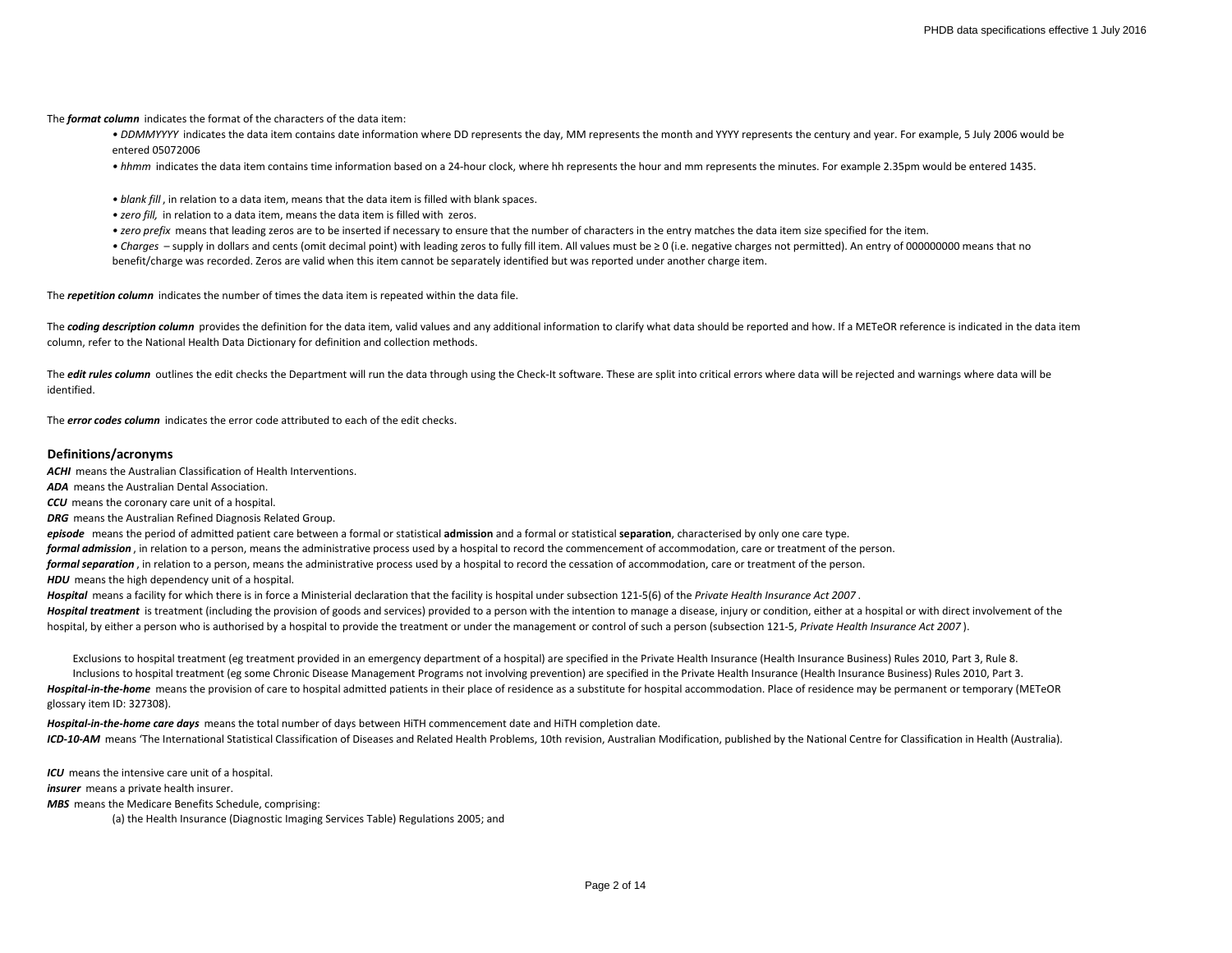(b) the Health Insurance (General Medical Services Table) Regulations 2005; and

(c) the Health Insurance (Pathology Services Table) Regulations 2005;

as in force from time to time, or any Regulations made in substitution for those Regulations.

*METeOR* (metadata online registry) for national data standards.

*Miscellaneous service code* means any miscellaneous hospital-specific or insurer-specific non-MBS billing code.

*NHDD* means the (most current version of the) 'National Health Data Dictionary'.

*NICU* means the neonatal intensive care unit of a hospital.

*overnight-stay patient* means a person who is admitted to and separates from a hospital on different dates.

*PHIAC means* Private Health Insurance Administration Council

*PICU* means the paediatric intensive care unit of a hospital.

procedure means clinical intervention that is surgical in nature, carries a procedural risk, carries an anaesthetic risk, requires specialised training, and/or requires special facilities or equipment only available in an care setting

*same day patient* means a person who is admitted to and separates from a hospital on the same date.

**SCN** means the special care nursery of a hospital.

statistical admission, in relation to a person, means the administrative process used by a hospital to record the commencement of a new episode of care that provides the person with a new care type during a single hospital stay.

statistical separation, in relation to a person, means the administrative process used by a hospital to record the cessation of an episode of care of the person during a single hospital stay.

#### **Guide for Use**

Accommodation charges/benefits - refer to private, shared or high dependency accommodation for any Accommodation Type (i.e. advanced surgical, surgical, medical, rehabilitation, obstetrics, and psychiatry). All hospital episodes must have a charge/benefit component relating to accommodation, unless it was bundled, or the hospital billed a procedure-only fee. Therefore, cases such as chemotherapy should either have a charge/benefit component in "bundled" or "accommodation" or "theatre". They should not be reported as "other".

*Bundled charges/benefits* - refer to an aggregate of 2 or more charges billed by the hospital/paid by the insurer, such as case payments by DRG or MBS.

*CCU charges, benefits, days and hours* - exclude ICU, SCN, NICU, PICU and HDU in calculations.

Hospital-in-the-home (HITH) - Episodes which include HITH services should be reported in a manner consistent with claiming practice. For example,

(a) HITH services which are part of an admitted psychiatric program and are claimed as a single same day service must be reported as single same day episode. This includes psychiatric patients that remain in an admitted HITH program over extended periods of time.

(b) If hospital claims are submitted to insurers at the conclusion of the admitted psychiatric HITH program, then one episode must be reported spanning the length of the program.

*ICU charges, benefits, days and hours* - include NICU and PICU; exclude SCN, CCU or HDU in calculations.

*Infant weight neonate* **-** For live births (http://meteor.aihw.gov.au/content/pop/index.phtml/itemId/265594), birth weight (http://meteor.aihw.gov.au/content/pop/index.phtml/itemId/265625) should preferably be measured within the first hour of life before significant postnatal weight loss has occurred. While statistical tabulations include 500 g groupings for birth weight, weights should not be recorded in those groupings. The actual weight should be recorded to the degree of accuracy to which it is measured. In perinatal collections the birth weight is to be provided for live born and stillborn babies.

*Minutes in Theatre* - from the time the patient entered the operating theatre or procedure room until the time the patient left the operating theatre or procedure room. For example, coronary angiography/angioplasty, lithotripsy and ECT must have minutes of operating theatre time reported, even though they are performed in a procedure room rather than a theatre.

Other charges/benefits - refer to services which cannot be categorised as accommodation, theatre, labour, ICU, pharmacy, prosthesis, bundled, SCN, CCU or HITH. It excludes ex-gratia charges, television, phone calls, extra meals, FED, reversals or journal adjustments.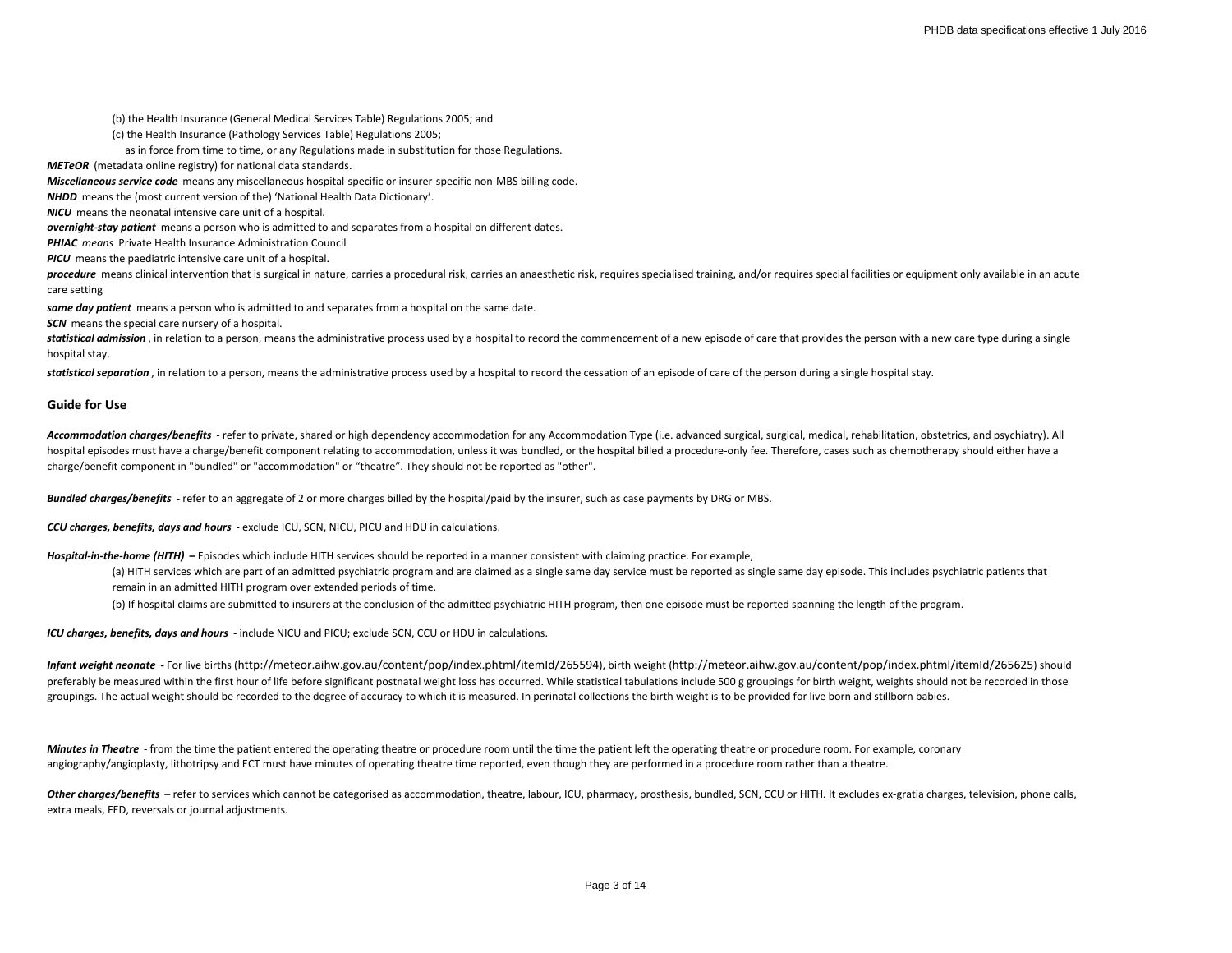Palliative care status and days - calculations to include care provided in: a palliative care unit; a designated palliative care program; or under the principal clinical management of a palliative care physician or in the opinion of the treating doctor, when the principal clinical intent of care is palliation.

Principal MBS item - select on the basis of: (a) the patient's first visit to a theatre or procedure room/coronary angiography suite; and (b) the MBS with the highest benefit amount. The principal MBS item relates to theatre or procedure room/angiography suite, and not to the medical item billed by the doctor. It may not necessarily correlate to the Principal Procedure Code. For example, renal dialysis, coronary angiography/ angioplasty, same-day chemotherapy, lithotripsy, ECT and sleep studies must have an MBS item number reported, even though they are procedure room rather than theatre. Where possible, any services that do not have a valid MBS item should be reported in the Miscellaneous Service Code item (item 53).

**Principal Item Date –** The date on which the principal MBS item is carried out. If there is no principal MBS item, then the date that the first Miscellaneous Service Code item was carried out may optionally be entered.

**Qualified days for newborns** - The number of qualified days is calculated with reference to the date of admission, date of separation and any other date(s) of change of qualification status: the date of admission is counted if the patient was qualified at the end of the day; the date of change to qualification status is counted if the patient was qualified at the end of the day; the date of separation is not counted, even if the patie was qualified on that day. The normal rules for calculations of patient days apply. To determine if newborn days are qualified days, see the METeOR definition for Newborn Qualification Status (Metadata glossary item 327254).

*SCN charges, benefits, days and hours* - exclude NICU, ICU, CCU, PICU and HDU in calculations.

Secondary MBS item -- The secondary MBS items relate to theatre, and not to the medical item billed by the doctor. It may not always correlate to the Procedure Codes (ICD-10-AM). Where possible, any services that do not have a valid MBS item should be reported in the Miscellaneous Service Code item (item 53).

*Theatre charges/benefits* – refer to a theatre/procedure room/ angiography suite. This applies to theatre charges, benefits and minutes in theatre

Re-admission within 28 days - Planned re-admission refers to planned re-admission within 28 days from this or another hospital. Note: do not include transfers from another hospital as re-admissions.

## **Data Quality**

*Error Codes*

- W (represents a warning where an edit rule has been identified) the record will be accepted and private hospitals notified
- E (represents an error where an edit rule has failed) the record will be rejected and private hospitals notified

#### **Further information**

For further information about the PHDB requirements, please see the following websites:

General information about the data collection, health insurer codes, reports and software

[www.health.gov.au/casemix](http://www.health.gov.au/casemix)

List of Hospital provider numbers

To request a list of hospital provider numbers please email: declarations@health.gov.au

Metadata and health dictionary specifications

<http://meteor.aihw.gov.au/content/index.phtml/itemId/181162>

Commonwealth Prosthesis list

http://www.health.gov.au/internet/main/publishing.nsf/Content/health-privatehealth-prostheseslist.htm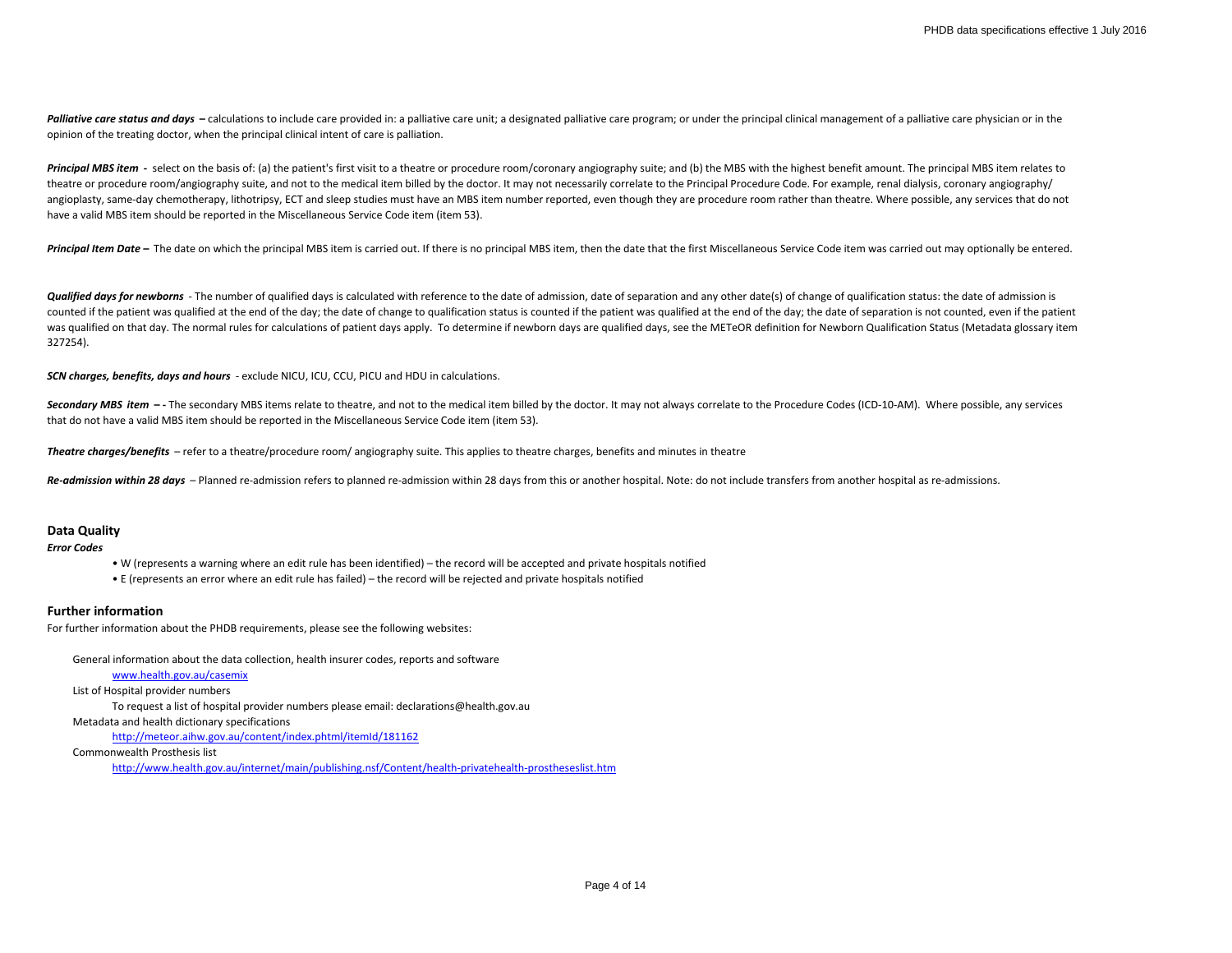| <b>Item No</b> | Data Item                  | <b>Obligation</b>       |           | Position Type & Size | Format          | <b>Comments</b>                                                                               | <b>Edit Rules</b>                                                                                                                                                       | <b>Error Code/s</b>          |
|----------------|----------------------------|-------------------------|-----------|----------------------|-----------------|-----------------------------------------------------------------------------------------------|-------------------------------------------------------------------------------------------------------------------------------------------------------------------------|------------------------------|
|                | <b>IProvider Number</b>    | <b>IM</b>               | $1 - 8$   | A(8)                 | <b>NNNNNNNA</b> | Provider number (valid 8 character<br>Commonwealth provider number<br>(include leading zeros) | <b>Reject</b> the file if not a valid 8 character<br>Commonwealth provider number                                                                                       | HE01                         |
|                | 2 Fund/Group<br>Identifier | $\overline{\mathsf{M}}$ | $9 - 11$  | A(3)                 |                 | <b>Blank fill</b>                                                                             |                                                                                                                                                                         |                              |
|                | 3 Disk Reference<br>number | $\overline{\mathsf{M}}$ | $12 - 19$ | A(8)                 |                 | Number identifies the disk ID                                                                 |                                                                                                                                                                         |                              |
|                | 4 Date Prepared            | $\overline{M}$          | 20-27     | A(8)                 | <b>DDMMYYYY</b> | The date the PHDB data was<br>prepared by the hospital                                        | Reject the file if not in format<br><b>DDMMYYYY</b>                                                                                                                     | HE04                         |
|                | 5 Number of<br>records     | $\overline{\mathsf{M}}$ | 28-31     | N(4)                 |                 |                                                                                               | The number of episodes on the file Reject the file if mismatch on Episode<br>record count<br>Reject the file if not numeric                                             | <b>HE05</b><br>HE05.1        |
|                | 6 Test Flag                | $\overline{\mathsf{M}}$ | 32        | A(1)                 |                 | P=Production                                                                                  |                                                                                                                                                                         |                              |
|                | 7 Resubmitted Disk M       |                         | 33        | A(1)                 |                 | <b>Blank fill</b>                                                                             |                                                                                                                                                                         |                              |
|                | 8 Period From              | M                       | $34 - 41$ | A(8)                 | <b>DDMMYYYY</b> | Period starting (separation month)                                                            | Reject the file if not in format<br><b>DDMMYYYY</b><br><b>Reject</b> the file if not within date period<br>applicable for month year specified in<br>physical file name | <b>HE08</b><br><b>HE08.1</b> |
|                | 9 Period to                | M                       | $42 - 49$ | A(8)                 | <b>DDMMYYYY</b> | Period ending (separation month)                                                              | Reject the file if not in format<br><b>DDMMYYYY</b>                                                                                                                     | HE <sub>09</sub>             |
|                | 10 HCP Version             | M                       | $50 - 53$ | N(4)                 |                 | HCP version 0900                                                                              |                                                                                                                                                                         |                              |
|                | 11 ICD Version             | M                       | 54-57     | N(4)                 |                 | ICD Version - 10.9 = 1009                                                                     | <b>Reject</b> if not a valid ICD version                                                                                                                                | <b>HE11</b>                  |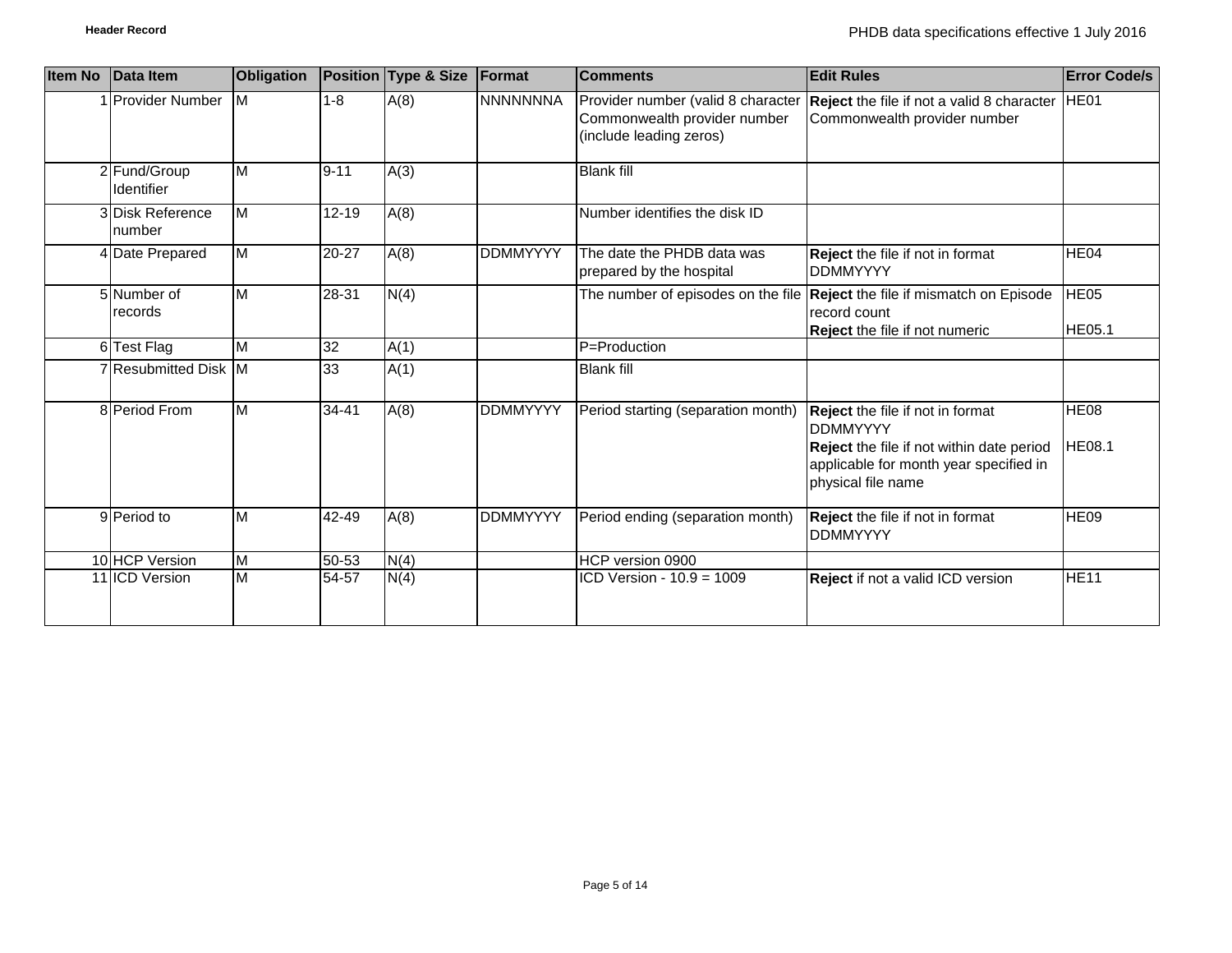|                | No Data Item                          | <b>METeOR</b><br>identifier | <b>ECLIPSE</b><br>identifier | Obligation Position Position Type & | <b>Start</b> | End | size  | Format                              | <b>Repetition Coding description</b>                                                                                                                                                                                                                                                                                                                                                         | <b>Edit Rules</b>                                                                                                              | Error<br>code/s  |
|----------------|---------------------------------------|-----------------------------|------------------------------|-------------------------------------|--------------|-----|-------|-------------------------------------|----------------------------------------------------------------------------------------------------------------------------------------------------------------------------------------------------------------------------------------------------------------------------------------------------------------------------------------------------------------------------------------------|--------------------------------------------------------------------------------------------------------------------------------|------------------|
|                | Insurer Membership<br>Identifier      |                             |                              | M                                   |              | 15  | A(15) | <b>Blank fill</b>                   |                                                                                                                                                                                                                                                                                                                                                                                              |                                                                                                                                |                  |
| $\overline{2}$ | Payer identifier                      |                             |                              | М                                   | 16           | 18  | A(3)  |                                     | An indicator of the way in which the episode was funded:<br>IH = Insured with agreement with hospital<br>$IN =$ Insured with no agreement with hospital<br>$SI = Self$ Insured<br>WC = Workers Compensation<br>$TP = Third Party$<br>CP = Contracted to Public Sector<br>DV = Department of Veteran's Affairs patient<br>DE = Department of Defence patient<br>$SE = Seaman$<br>$OT = Other$ | Reject record if not a valid code                                                                                              | E002             |
| 3              | Episode Identifier                    |                             |                              | м                                   | 19           | 33  | A(15) |                                     | Unique episode identifier of an episode of care.                                                                                                                                                                                                                                                                                                                                             | Reject record if blank<br>Reject record if not unique within<br>monthly file                                                   | E003<br>E003.1   |
| $\overline{4}$ | <b>Family Name</b>                    | 286953                      |                              | М                                   | 34           | 61  | A(28) | <b>Blank fill</b>                   | That part of a name a person usually has in common with some<br>other members of his/her family, as distinguished from his/her<br>given names, as represented by text.                                                                                                                                                                                                                       |                                                                                                                                |                  |
|                | <b>Given Name</b>                     | 287035                      |                              | М                                   | 62           | 81  | A(20) | <b>Blank fill</b>                   | The person's identifying name within the family group or by which<br>the person is socially identified, as represented by text.                                                                                                                                                                                                                                                              |                                                                                                                                |                  |
| 6              | Date of Birth                         | 287007                      |                              | M                                   | 82           | 89  | A(8)  | <b>DDMMYYYY</b>                     | The date of birth of the person.                                                                                                                                                                                                                                                                                                                                                             | Reject record if not in format<br><b>DDMMYYYY</b>                                                                              | E006             |
|                | Postcode - Australian                 | 287224                      |                              | M                                   | 90           | 93  | N(4)  | <b>Right justify</b><br>Zero prefix | The numeric descriptor for a postal delivery area, aligned with<br>locality, suburb or place for the address of a person.<br>9999 = unknown postcode<br>$8888 = 0$ verseas                                                                                                                                                                                                                   | Reject record if not (a valid<br>Australian postcode or 9999 or 8888)                                                          | E007             |
| 8              | Sex                                   | 287316                      |                              | М                                   | 94           | 94  | N(1)  |                                     | The biological distinction between male and female, as<br>represented by a code.<br>$1 = Male$<br>$2 =$ Female<br>3 = Intersex or Indeterminate<br>9 = Not stated / inadequately described                                                                                                                                                                                                   | Reject record if not (1, 2, 3 or 9)                                                                                            | E008             |
| $\overline{9}$ | <b>Admission Date</b>                 | 269967                      |                              | М                                   | 95           | 102 | A(8)  | <b>DDMMYYYY</b>                     | Date on which an admitted patient commences an episode of<br>care.                                                                                                                                                                                                                                                                                                                           | Reject record if not in format<br><b>DDMMYYYY</b>                                                                              | E009             |
| 10             | <b>Separation Date</b>                | 270025                      |                              | м                                   | 103          | 110 | A(8)  | <b>DDMMYYYY</b>                     | Date on which an admitted patient completes an episode of care.                                                                                                                                                                                                                                                                                                                              | Reject file if not in format<br>DDMMYYYY, or if not ≥ admission<br>date, or if MM is not same as month<br>input in Fund Header | E010             |
|                | 11 Hospital Type                      |                             |                              | M                                   | 111          | 111 | N(1)  |                                     | The type of hospital where the episode occurred.<br>$2 =$ Private<br>3 = Private Day Facility<br>$9 = Other/unknown$                                                                                                                                                                                                                                                                         | Reject record if not (2, 3 or 9).<br>Identify if hospital type does not<br>match provider hospital table.                      | E011<br>W011     |
|                | 12 ICU Days                           |                             |                              | м                                   | 112          | 114 | N(3)  | Right justify<br>Zero prefix        | The number of days the patient spent in ICU, NICU or PICU.<br>Zero fill if not applicable.<br>refer to quide for use.                                                                                                                                                                                                                                                                        | Reject record if not numeric.<br>Reject record if not zero for day<br>facilities.                                              | E012.0<br>E012.1 |
|                | 13 ICU Hours                          |                             |                              | O                                   | 115          | 118 | N(4)  | Right justify<br>Zero prefix        | The number of hours spent by the patient in an ICU, NICU or<br>PICU.<br>refer to guide for use.                                                                                                                                                                                                                                                                                              | If present, reject record if not<br>numeric                                                                                    | E013             |
| 14             | <b>Total Psychiatric Care</b><br>Days | 270300                      |                              | М                                   | 119          | 123 | N(5)  | <b>Right justify</b><br>Zero prefix | The sum of the number of days or part days of stay that the<br>person received care as an admitted patient or resident within a<br>designated psychiatric unit, minus the sum of leave days<br>occurring during the stay within the designated unit.<br>Zero fill if not applicable.                                                                                                         | Reject record if not numeric                                                                                                   | E014             |
|                | 15 Diagnosis Related Group            | 391295                      |                              | O                                   | 124          | 127 | A(4)  | Left justify                        | A patient classification scheme which provides a means of<br>relating the number and types of patients treated in a hospital to<br>the resources required by the hospital, as represented by a code.                                                                                                                                                                                         | If present, identify record if not a<br>valid DRG code for DRG version<br>supplied at item 16.                                 | W015             |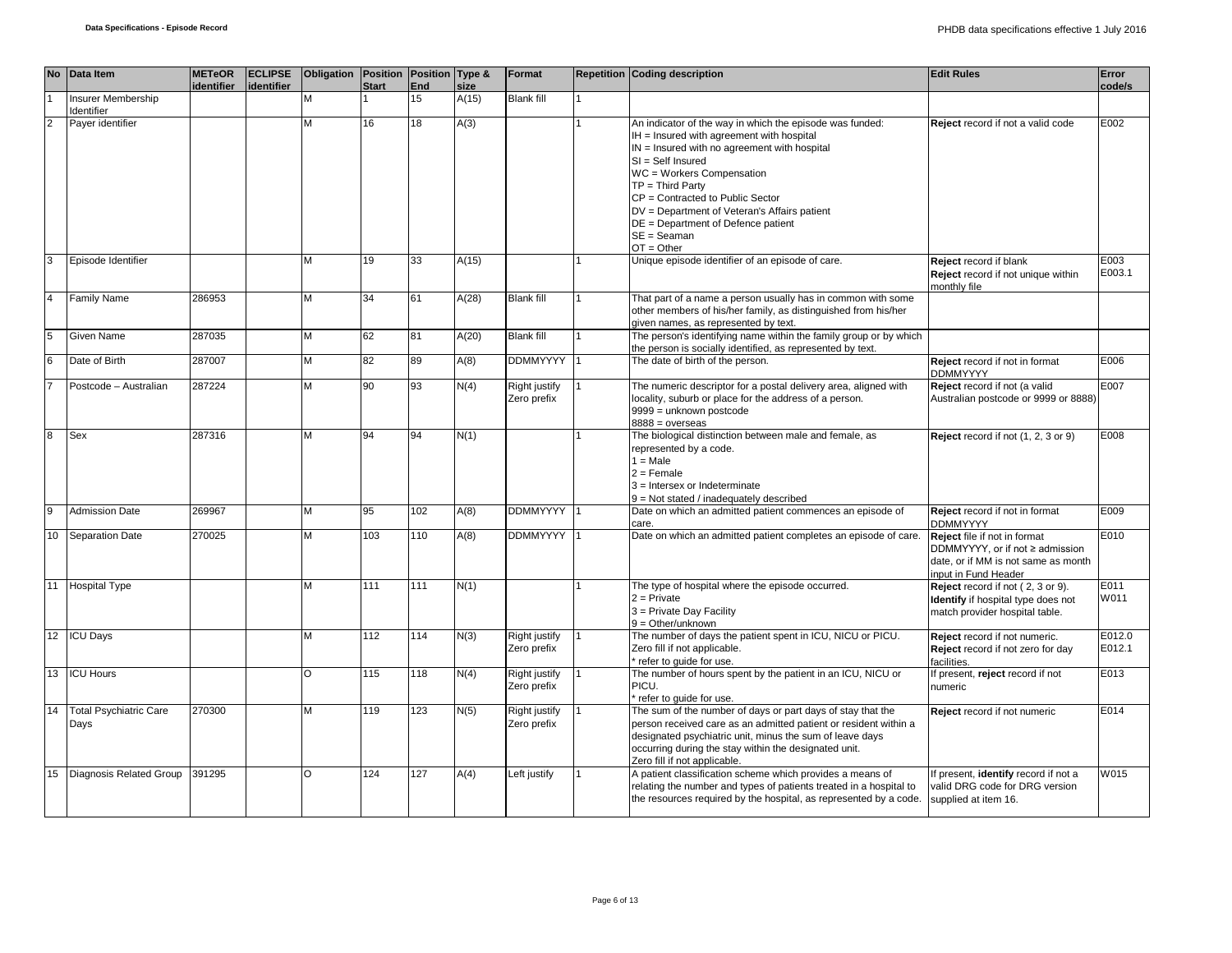|    | No Data Item                                             | <b>METeOR</b> | <b>ECLIPSE</b> | Obligation   Position   Position   Type & |              |     |      | Format                                                                 | <b>Repetition Coding description</b>                                                                                                                                                                                                                                                                                                                                                                                                                                                                                                                                                                                                                                                                                                                                                                                                                                                                                                          | <b>Edit Rules</b>                                                                                                                                                                                                            | Error            |
|----|----------------------------------------------------------|---------------|----------------|-------------------------------------------|--------------|-----|------|------------------------------------------------------------------------|-----------------------------------------------------------------------------------------------------------------------------------------------------------------------------------------------------------------------------------------------------------------------------------------------------------------------------------------------------------------------------------------------------------------------------------------------------------------------------------------------------------------------------------------------------------------------------------------------------------------------------------------------------------------------------------------------------------------------------------------------------------------------------------------------------------------------------------------------------------------------------------------------------------------------------------------------|------------------------------------------------------------------------------------------------------------------------------------------------------------------------------------------------------------------------------|------------------|
|    |                                                          | identifier    | identifier     |                                           | <b>Start</b> | End | size |                                                                        |                                                                                                                                                                                                                                                                                                                                                                                                                                                                                                                                                                                                                                                                                                                                                                                                                                                                                                                                               |                                                                                                                                                                                                                              | code/s           |
|    | 16 DRG Version                                           |               |                | O                                         | 128          | 129 | A(2) | Left justify                                                           | The version of the DRG classification:<br>$42$ = version 4.2<br>$41 =$ version 4.1<br>$50 =$ version $5.0$<br>$51 =$ version $5.1$<br>$52 = version 5.2$<br>$60 =$ version $6.0$<br>$6x = version 6.x$<br>$70 = version 7.0$<br>$80 =$ version $8.0$<br>$na = version n.a$<br>Must be supplied if DRG code provided at item 15.                                                                                                                                                                                                                                                                                                                                                                                                                                                                                                                                                                                                               | If present, identify record if not a<br>valid version.<br>Identify record if blank and DRG<br>code provided at item 15.                                                                                                      | W016.0<br>W016.1 |
|    | 17 Admission Time                                        | 269972        |                | M                                         | 130          | 133 | N(4) | hhmm (24<br>hour clock)                                                | Time at which an admitted patient commences an episode of<br>care.<br>Blank fill if not applicable.<br>Mandatory - Same-day patients only.                                                                                                                                                                                                                                                                                                                                                                                                                                                                                                                                                                                                                                                                                                                                                                                                    | Reject record if blank and same-day<br>status is 1.<br>If present, Reject record if not a<br>valid time value in format HHMM<br>(HH is in the range 00-23 and MM is<br>in the range 00-59)                                   | E017<br>E017.1   |
|    | 18 Urgency of Admission                                  | 269986        |                | M                                         | 134          | 134 | N(1) |                                                                        | Whether the admission has an urgency status assigned and, if so, $\sqrt{\text{Reject } }$ record if not (1, 2, 3 or 9)<br>whether admission occurred on an emergency basis, as<br>represented by a code.<br>1 = Urgency status assigned - Emergency<br>2 = Urgency status assigned - Elective<br>3 = Urgency status not assigned<br>9 = Not known / not reported                                                                                                                                                                                                                                                                                                                                                                                                                                                                                                                                                                              |                                                                                                                                                                                                                              | E018             |
| 19 | Provider Number of<br>Hospital from which<br>transferred |               |                | М                                         | 135          | 142 | A(8) | <b>NNNNNNNA</b><br>(uppercase)                                         | The Commonwealth-issued hospital provider number for the<br>hospital from which a patient has been transferred (Provider<br>number required only when PHDB item number 21 is reported as:<br>1- Admitted patient transferred from another hospital)<br>Blank fill if no hospital transfer.                                                                                                                                                                                                                                                                                                                                                                                                                                                                                                                                                                                                                                                    | Reject record if Source of Referral<br>(item 21) is 1 and not (a valid 8<br>character Commonwealth provider<br>number or OVERSEAS.<br>Reject record if Source of Referral<br>(item 21) is not 1 and item 19 is not<br>blank. | E019<br>E019.1   |
|    | 20 Care Type                                             | 270174        |                | M                                         | 143          | 145 | N(3) | Left justify<br>two digit<br>codes and<br>follow with a<br>blank space | The overall nature of a clinical service provided to an admitted<br>patient during an episode of care (admitted care), or the type of<br>service provided by the hospital for boarders or posthumous<br>organ procurement (other care), as represented by a code.<br>$10 = Acute Care$<br>20 = Rehabilitation Care<br>21 = Rehabilitation Care delivered in a designated unit<br>22 = Rehabilitation Care according to a designated program<br>23 = Rehabilitation Care is the principal clinical intent<br>30 = Palliative Care<br>31 = Palliative Care delivered in a designated unit<br>32 = Palliative Care according to a designated program<br>33 = Palliative Care is the principal clinical intent<br>40 = Geriatric evaluation and management<br>50 = Psychogeriatric Care<br>$60 =$ Nursing Home Type<br>70 = Newborn Care<br>80 = Other admitted patient care<br>$90 =$ Organ procurement - posthumous<br>$100$ = Hospital boarder | Reject record if not (10, 20, 21, 22,<br>23, 30, 31, 32, 33, 40, 50, 60, 70, 80<br>90 or 100)                                                                                                                                | E020             |
| 21 | Source of Referral                                       |               |                | M                                         | 146          | 146 | N(1) |                                                                        | The facility from which the patient was referred.<br>$0 = Born$ in hospital<br>1 = Admitted patient transferred from another hospital<br>2 = Statistical admission - care type change<br>4 = From Accident/Emergency<br>5 = From Community Health service<br>$6$ = From Outpatients department<br>$7 =$ From Nursing Home<br>8 = By outside Medical Practitioner<br>$9 = Other$                                                                                                                                                                                                                                                                                                                                                                                                                                                                                                                                                               | <b>Reject</b> record if not (0, 1, 2, 4, 5, 6,<br>7, 8 or 9)                                                                                                                                                                 | E021             |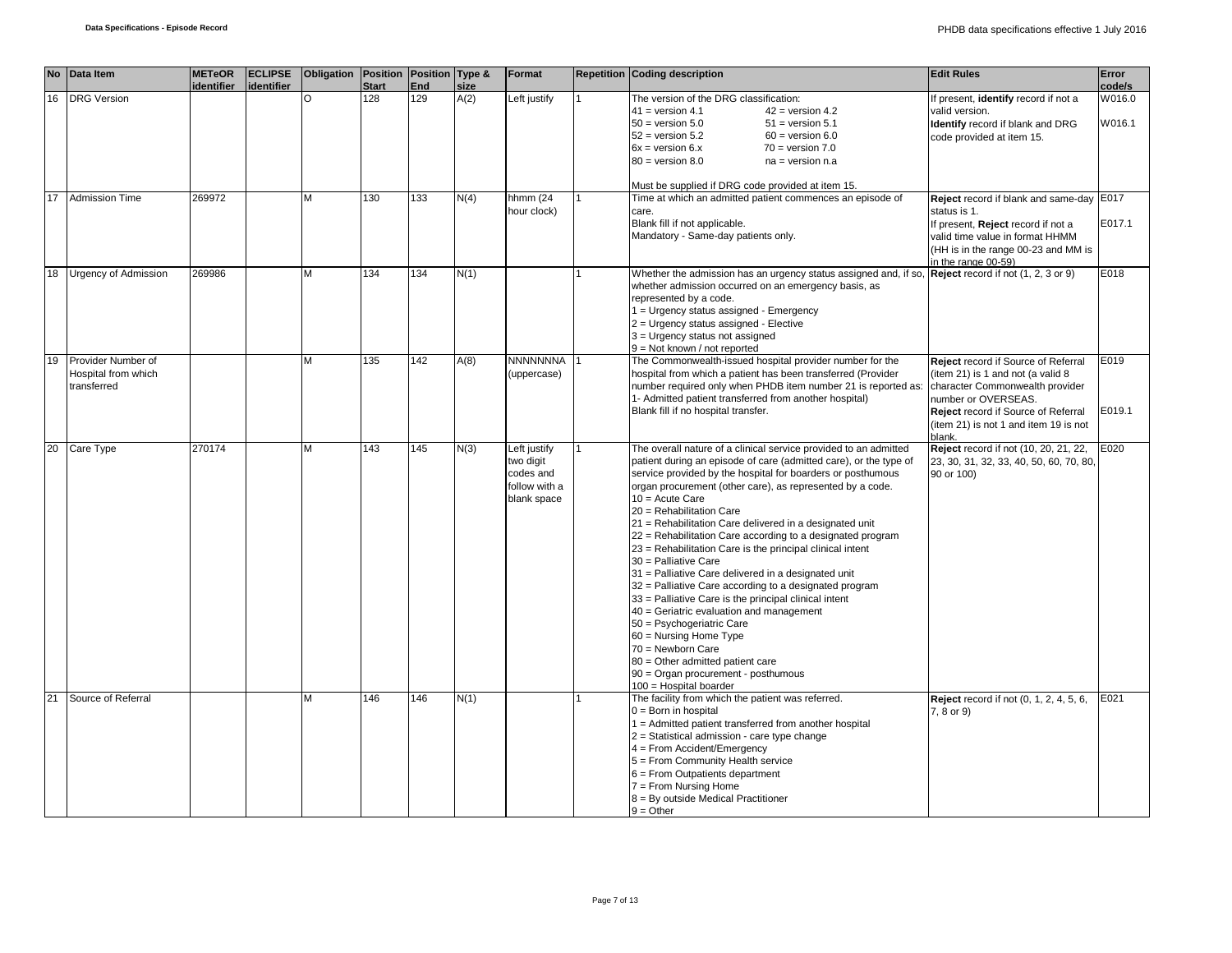|    | No Data Item                                     | <b>METeOR</b><br>identifier | <b>ECLIPSE</b><br>identifier | <b>Obligation   Position   Position   Type &amp;</b> | <b>Start</b> | End | size | Format                       | <b>Repetition Coding description</b>                                                                                                                                                                                                                                                                                                                                                                                                                                                                             | <b>Edit Rules</b>                                                                                                                                                                                                      | Error<br>code/s          |
|----|--------------------------------------------------|-----------------------------|------------------------------|------------------------------------------------------|--------------|-----|------|------------------------------|------------------------------------------------------------------------------------------------------------------------------------------------------------------------------------------------------------------------------------------------------------------------------------------------------------------------------------------------------------------------------------------------------------------------------------------------------------------------------------------------------------------|------------------------------------------------------------------------------------------------------------------------------------------------------------------------------------------------------------------------|--------------------------|
| 22 | Discharge Intention on<br>Admission              |                             |                              | O                                                    | 147          | 147 | N(1) |                              | The intended mode of separation at time of admission:<br>$1 =$ Discharge to an(other) acute hospital<br>$2 =$ Discharge to a nursing home<br>3 = Discharge to a psychiatric hospital<br>4 = Discharge to palliative care unit/hospice<br>5 = Discharge to other health care accommodation<br>$8 = To pass away$<br>$9$ = Discharge to usual residence                                                                                                                                                            | If present, reject record if not (1, 2,<br>3, 4, 5, 8 or 9)                                                                                                                                                            | E022                     |
| 23 | Inter-hospital contracted<br>patient             | 270409                      |                              | М                                                    | 148          | 148 | N(1) |                              | An episode of care for an admitted patient whose treatment<br>and/or care is provided under an arrangement between a hospital<br>purchaser of hospital care (contracting hospital) and a provider of<br>an admitted service (contracted hospital), and for which the<br>activity is recorded by both hospitals, as represented by a code.<br>1 = Inter-Hospital contracted patient from public sector<br>2 = Inter-Hospital contracted patient from private sector<br>$3 = Not contracted$<br>$9 = Not Reported$ | Reject record if not (1, 2, 3 or 9)                                                                                                                                                                                    | E023                     |
| 24 | Mental Health Legal<br><b>Status</b>             | 270351                      |                              | M                                                    | 149          | 149 | N(1) |                              | Whether a person is treated on an involuntary basis under the<br>relevant state or territory mental health legislation, at any time<br>during an episode of admitted patient care, an episode of<br>residential care or treatment of a patient/client by a community<br>based service during a reporting period, as represented by a<br>code.<br>$1 =$ Involuntary patient<br>$2 =$ Voluntary patient<br>3 = Not permitted to be reported under the laws of a State or<br>Territory<br>$8 = Not applicable$      | Reject record if not (1, 2, 3 or 8)                                                                                                                                                                                    | E024                     |
| 25 | <b>Palliative Care Status</b>                    |                             |                              | М                                                    | 150          | 150 | N(1) |                              | An indicator of whether the episode involved palliative care.<br>1 = Patient required palliative care during episode<br>$2$ = No palliative care required during episode<br>This item is required because some States do not statistically<br>discharge to palliative care<br>Zero fill if not applicable.<br>*refer to quide for use                                                                                                                                                                            | Reject record if not (0, 1 or 2).                                                                                                                                                                                      | E025                     |
| 26 | Re-admission within 28<br>Days                   |                             |                              | м                                                    | 151          | 151 | N(1) |                              | An indicator of the re-admission of a patient to hospital within 28<br>days of previous discharge for treatment of a similar or related<br>condition.<br>1 = Unplanned re-admission and patient previously treated at this<br>hospital<br>2 = Unplanned re-admission and patient previously treated at<br>another hospital<br>3 = Planned re-admission from this or another hospital<br>8 = Not applicable/not known<br>Note: do not include transfers from another hospital as re-<br>admissions                | Reject record if not (1, 2, 3 or 8)                                                                                                                                                                                    | E026                     |
| 27 | <b>Unplanned Theatre Visit</b><br>during Episode |                             |                              | м                                                    | 152          | 152 | N(1) |                              | An indicator of whether the patient required a theatre visit which<br>was not anticipated or planned at the time of admission:<br>$1 =$ Unplanned theatre visit<br>$2 = No$ unplanned theatre visit                                                                                                                                                                                                                                                                                                              | Reject record if not (1 or 2)                                                                                                                                                                                          | E027                     |
| 28 | Infant weight, neonate,<br>stillborn             | 269938                      |                              | NЛ                                                   | 153          | 156 | N(4) | Right justify<br>Zero prefix | The first weight, in grams, of the live-born or stillborn baby<br>obtained after birth, or the weight of the neonate or infant on the<br>date admitted if this is different from the date of birth.<br>Weight on the date the infant is admitted should be recorded if th<br>weight is less than or equal to 9000g and age is less than 365<br>days. An entry of 0000 means the patient's age >= 365 days or<br>weight was > 9000 grams.<br>* refer to guide for use.                                            | Reject record if not numeric.<br>Identify record if weight >9000g<br>$LOS \le 365.$<br><b>Identify</b> record if weight $> 0$ and<br>LOS > 365 days<br>where, LOS = Admision Date (item<br>9) - Date of Birth (item 6) | E028<br>W028.0<br>W028.1 |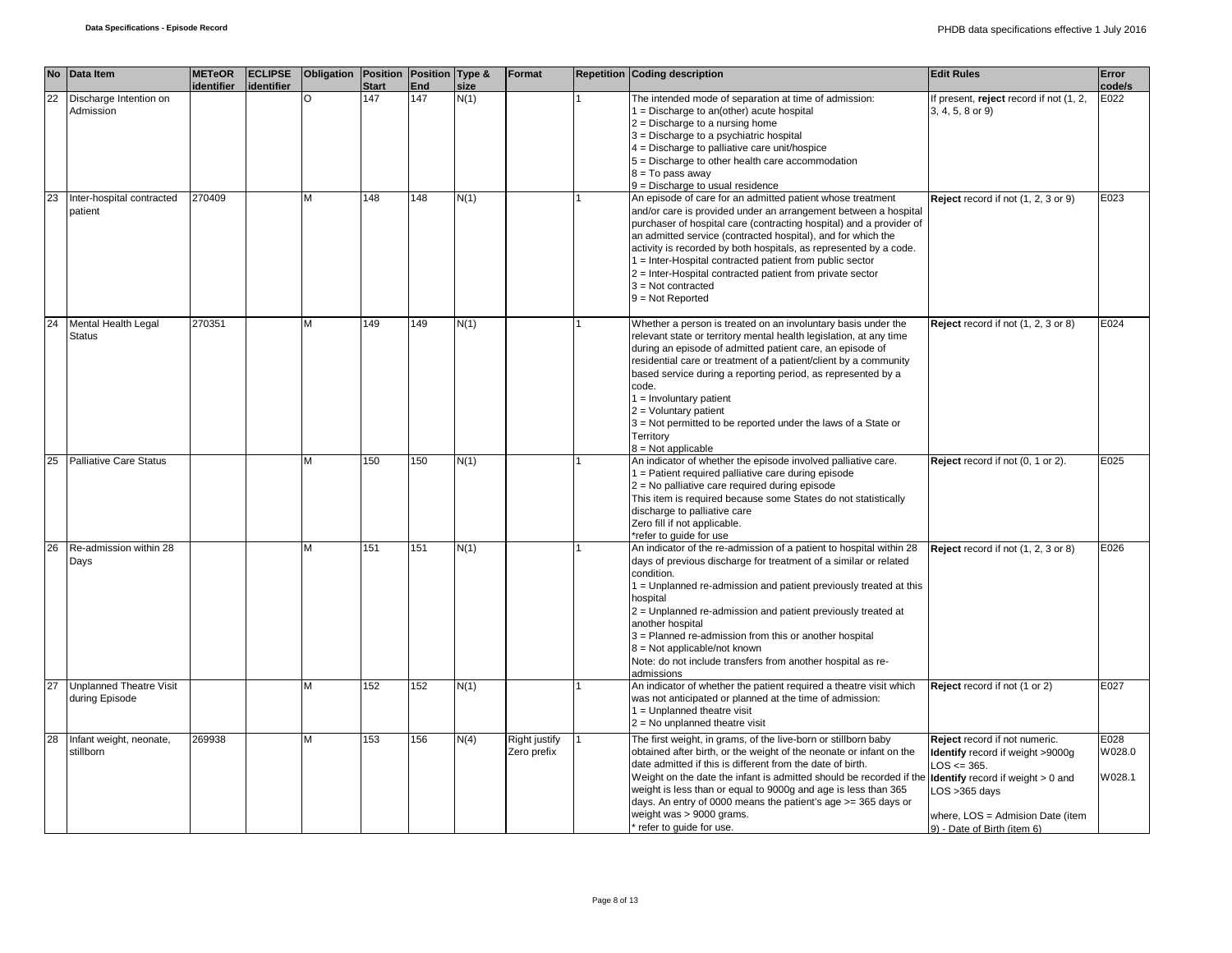| <b>No</b> | Data Item                  | <b>METeOR</b>        | <b>ECLIPSE</b> | Obligation   Position   Position   Type & |                     |                   |              | Format                       | <b>Repetition Coding description</b>                                                                                        | <b>Edit Rules</b>                                                                             | Error          |
|-----------|----------------------------|----------------------|----------------|-------------------------------------------|---------------------|-------------------|--------------|------------------------------|-----------------------------------------------------------------------------------------------------------------------------|-----------------------------------------------------------------------------------------------|----------------|
| 29        | <b>Hours of Mechanical</b> | identifier<br>479010 | identifier     | М                                         | <b>Start</b><br>157 | <b>End</b><br>160 | size<br>N(4) | Right justify                | The total number of hours an admitted patient has spent on                                                                  | Reject record if not numeric                                                                  | code/s<br>E029 |
|           | Ventilation                |                      |                |                                           |                     |                   |              | Zero prefix                  | continuous ventilator support.                                                                                              |                                                                                               |                |
|           |                            |                      |                |                                           |                     |                   |              |                              | Continuous ventilatory support refers to the application of                                                                 |                                                                                               |                |
|           |                            |                      |                |                                           |                     |                   |              |                              | ventilation via an invasive artificial airway. For the purposes of                                                          |                                                                                               |                |
|           |                            |                      |                |                                           |                     |                   |              |                              | this data element, invasive artificial airway is that provided via an<br>endotracheal tube or a tracheostomy tube.          |                                                                                               |                |
|           |                            |                      |                |                                           |                     |                   |              |                              | Zero fill if not applicable.                                                                                                |                                                                                               |                |
| 30        | Mode of Separation         | 270094               |                | M                                         | 161                 | 162               | N(2)         | Left justify                 | Status at separation of person (discharge/transfer/death) and                                                               | Reject record if not (01, 02, 03, 04,                                                         | E030           |
|           |                            |                      |                |                                           |                     |                   |              | and follow                   | place to which person is released, as represented by a code.                                                                | 05, 06, 07, 08, 09 or 1, 2, 3, 4, 5, 6,                                                       |                |
|           |                            |                      |                |                                           |                     |                   |              | with space                   | $1 =$ discharge/transfer to an(other) acute hospital                                                                        | 7, 8 or 9).                                                                                   |                |
|           |                            |                      |                |                                           |                     |                   |              | (may also<br>submit in old   | $2 =$ discharge/transfer to a residential aged care service, unless<br>this is the usual place of residence                 |                                                                                               |                |
|           |                            |                      |                |                                           |                     |                   |              | format with                  | 3 = discharge/transfer to an(other) psychiatric hospital                                                                    |                                                                                               |                |
|           |                            |                      |                |                                           |                     |                   |              | zero prefix)                 | 4 = discharge/transfer to other health care accommodation                                                                   |                                                                                               |                |
|           |                            |                      |                |                                           |                     |                   |              |                              | (includes mothercraft hospitals)                                                                                            |                                                                                               |                |
|           |                            |                      |                |                                           |                     |                   |              |                              | $5 =$ statistical discharge-type change                                                                                     |                                                                                               |                |
|           |                            |                      |                |                                           |                     |                   |              |                              | $6$ = left against medical advice/discharge at own risk<br>7 = statistical discharge from leave                             |                                                                                               |                |
|           |                            |                      |                |                                           |                     |                   |              |                              | $8 =$ died                                                                                                                  |                                                                                               |                |
|           |                            |                      |                |                                           |                     |                   |              |                              | $9$ = other (includes discharge to usual residence, own                                                                     |                                                                                               |                |
|           |                            |                      |                |                                           |                     |                   |              |                              | accommodation or welfare institution (includes prisons, hostels                                                             |                                                                                               |                |
|           |                            |                      |                |                                           |                     |                   |              |                              | and group homes providing primarily welfare services))                                                                      |                                                                                               |                |
| 31        | <b>Separation Time</b>     | 270026               |                | М                                         | 163                 | 166               | N(4)         | hhmm (24<br>hour clock)      | Time at which an admitted patient completes an episode of care.<br>Blank fill if not applicable.                            | Reject record if and same-day status E031                                                     |                |
|           |                            |                      |                |                                           |                     |                   |              |                              | Mandatory - Same-day patients only.                                                                                         | is 1.<br>Reject record if not a valid time                                                    | E031.2         |
|           |                            |                      |                |                                           |                     |                   |              |                              |                                                                                                                             | value in format HHMM (HH is in the                                                            |                |
|           |                            |                      |                |                                           |                     |                   |              |                              |                                                                                                                             | range 00-23 and MM is in the range                                                            |                |
|           |                            |                      |                |                                           |                     |                   |              |                              |                                                                                                                             | $00 - 59$                                                                                     |                |
| 32        | <b>Total Leave Days</b>    | 270251               |                | M                                         | 167                 | 170               | N(4)         | Right justify<br>Zero prefix | Sum of the length of leave (date returned from leave minus date<br>went on leave) for all periods within the hospital stay. | Reject record if not numeric                                                                  | E032           |
|           |                            |                      |                |                                           |                     |                   |              |                              | Zero fill if not applicable.                                                                                                |                                                                                               |                |
| 33        | Provider Number of         |                      |                | M                                         | 171                 | 178               | A(8)         | NNNNNNNA                     | The Commonwealth-issued hospital provider number for the                                                                    | Reject record if Mode of Separation                                                           | E033           |
|           | Hospital to which          |                      |                |                                           |                     |                   |              | (uppercase)                  | hospital to which a patient has been transferred (Provider number                                                           | (item 30) is 1 or 3 and item 33 is not                                                        |                |
|           | transferred                |                      |                |                                           |                     |                   |              |                              | required only when PHDB item number 30 is reported as:                                                                      | (a valid 8 character Commonwealth                                                             |                |
|           |                            |                      |                |                                           |                     |                   |              |                              | 1 = Discharge/transfer to an(other) acute hospital, or                                                                      | provider number or OVERSEAS.                                                                  |                |
|           |                            |                      |                |                                           |                     |                   |              |                              | $3 = Discharge/transfer$ to a(nother) psychiatric hospital<br>Blank fill if no hospital transfer.                           | <b>Reject</b> record if Mode of Separation<br>(item 30) is 2, 5, 6, 7, 8 or 9 and item E033.1 |                |
|           |                            |                      |                |                                           |                     |                   |              |                              |                                                                                                                             | 33 is not blank.                                                                              |                |
|           |                            |                      |                |                                           |                     |                   |              |                              |                                                                                                                             |                                                                                               |                |
| 34        | Non-Certified Days of      |                      |                | M                                         | 179                 | 182               | N(4)         | Right justify                | The number of days spent in the hospital, without certification, that Reject record if not numeric.                         |                                                                                               | E034           |
| Stay      |                            |                      |                |                                           |                     |                   |              | Zero prefix                  | exceeded 35 days.<br>Zero fill if not applicable.                                                                           |                                                                                               |                |
| 35        | Number of days of          | 270305               |                | M                                         | 183                 | 186               | N(4)         | <b>Right justify</b>         | The number of hospital-in-the-home days occurring within an                                                                 | f present, Reject record if not                                                               | E035           |
|           | hospital-in-the-home care  |                      |                |                                           |                     |                   |              | Zero prefix                  | episode of care for an admitted patient.                                                                                    | numeric.                                                                                      |                |
|           |                            |                      |                |                                           |                     |                   |              |                              | Calculate with reference to the date of admission, date of                                                                  | <b>Identify</b> if item not $=$ (HITH                                                         | W035           |
|           |                            |                      |                |                                           |                     |                   |              |                              | separation, leave days and any date(s) of change between                                                                    | Completed date - HITH                                                                         |                |
|           |                            |                      |                |                                           |                     |                   |              |                              | hospital and hospital-in-the-home accommodation.                                                                            | Commencement Date)                                                                            |                |
|           |                            |                      |                |                                           |                     |                   |              |                              | Zero fill if not applicable.<br>* refer to definitions.                                                                     |                                                                                               |                |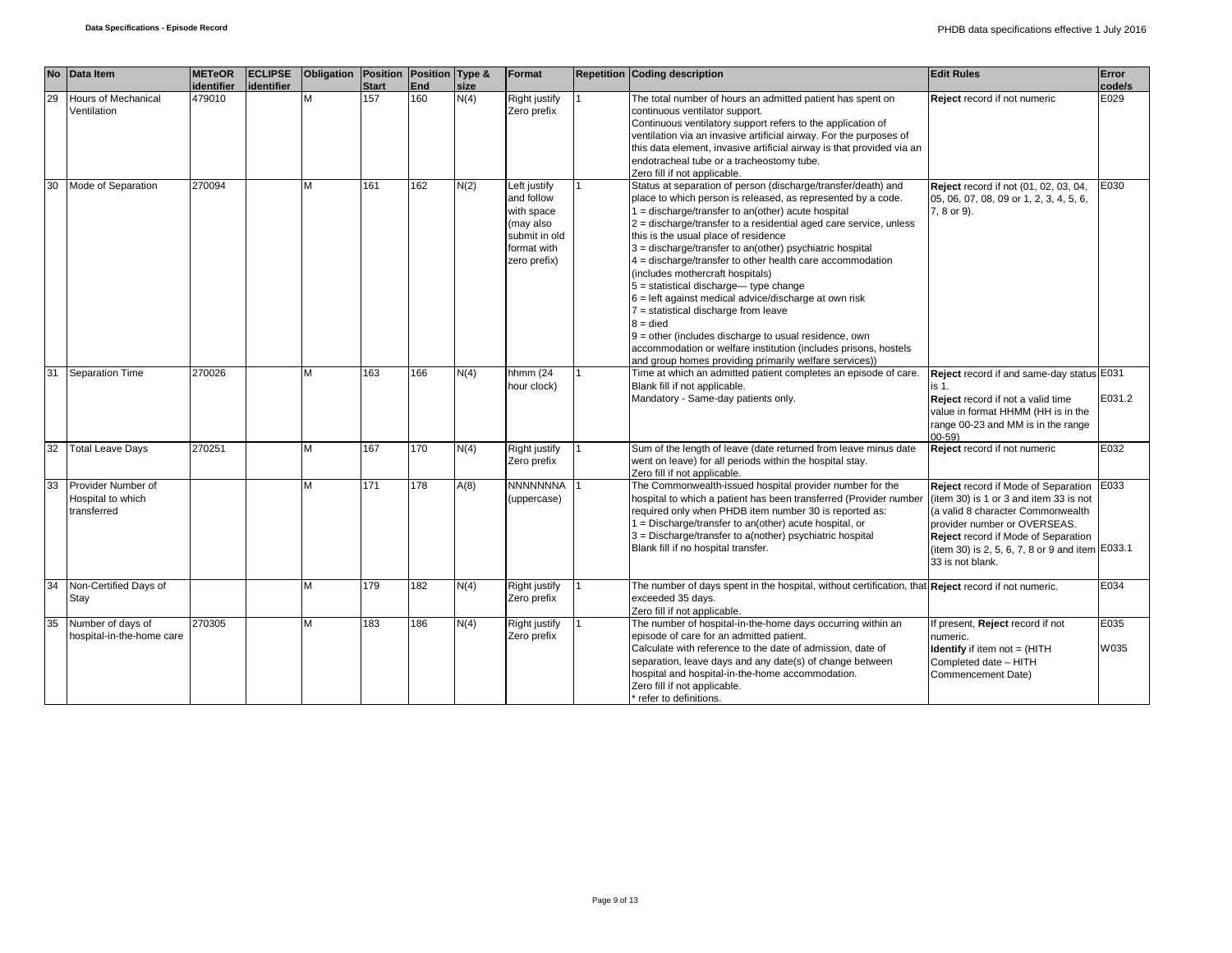|    | No Data Item                | <b>METeOR</b><br><b>identifier</b> | <b>ECLIPSE</b><br>identifier | Obligation Position Position Type & | <b>Start</b> | End | size | Format         |    | <b>Repetition Coding description</b>                                  | <b>Edit Rules</b>                          | Error<br>code/s |
|----|-----------------------------|------------------------------------|------------------------------|-------------------------------------|--------------|-----|------|----------------|----|-----------------------------------------------------------------------|--------------------------------------------|-----------------|
| 36 | <b>Principal Diagnosis</b>  | 391326                             |                              | M                                   | 187          | 192 | A(6) | <b>NANNNN</b>  |    | Each entry should consist of:                                         | Reject record if not a valid ICD-10-       | E036            |
|    |                             |                                    |                              |                                     |              |     |      | Left justify   |    | one (1) digit that represents the Condition Onset Flag code           | AM principal diagnosis code                |                 |
|    |                             |                                    |                              |                                     |              |     |      | Strip hyphen,  |    | five (5) alphanumeric characters that represent the principal         | <b>Identify</b> record if Same-day Status  | W036.1          |
|    |                             |                                    |                              |                                     |              |     |      | dots &         |    | diagnosis code                                                        | $item 39) = 2 (overnight patient)$ and     |                 |
|    |                             |                                    |                              |                                     |              |     |      | morphology     |    |                                                                       | Z50N or Z50NN (where $N = 0$ to 9)         |                 |
|    |                             |                                    |                              |                                     |              |     |      | codes          |    | Condition Onset Flag - A qualifier for each coded diagnosis to        | <b>Identify</b> record if Care Type $= 60$ |                 |
|    |                             |                                    |                              |                                     |              |     |      |                |    | indicate the onset of the condition relative to the beginning of the  | and not Z742 or Z75N or Z75NN.             | W036.2          |
|    |                             |                                    |                              |                                     |              |     |      |                |    | episode of care, as represented by a code.                            | (where $N = 0$ to 9)                       |                 |
|    |                             |                                    |                              |                                     |              |     |      |                |    | 1 = condition with onset during the episode of admitted patient       | Identify record if condition onset flag    |                 |
|    |                             |                                    |                              |                                     |              |     |      |                |    | care                                                                  | $= 1$ and not Z50N (where N = 0 to 9)      | W036.3          |
|    |                             |                                    |                              |                                     |              |     |      |                |    | $2$ = condition not noted as arising during the episode of admitted   |                                            |                 |
|    |                             |                                    |                              |                                     |              |     |      |                |    | patient care                                                          |                                            |                 |
|    |                             |                                    |                              |                                     |              |     |      |                |    | $9 = not reported$                                                    |                                            |                 |
|    |                             |                                    |                              |                                     |              |     |      |                |    | Note:                                                                 |                                            |                 |
|    |                             |                                    |                              |                                     |              |     |      |                |    | All patients should report a condition onset flag code of 2 for the   |                                            |                 |
|    |                             |                                    |                              |                                     |              |     |      |                |    | principal diagnosis, with the exception of newborns. Newborns in      |                                            |                 |
|    |                             |                                    |                              |                                     |              |     |      |                |    | their admitted birth episode within the hospital may report a         |                                            |                 |
|    |                             |                                    |                              |                                     |              |     |      |                |    | condition onset flag code of 1 or 2 for the principal diagnosis.      |                                            |                 |
|    |                             |                                    |                              |                                     |              |     |      |                |    | Newborn episodes can be identified by ICD-10-AM Code Z38.x in         |                                            |                 |
|    |                             |                                    |                              |                                     |              |     |      |                |    | the principal or additional diagnosis code field.                     |                                            |                 |
|    |                             |                                    |                              |                                     |              |     |      |                |    |                                                                       |                                            |                 |
|    |                             |                                    |                              |                                     |              |     |      |                |    | Principal Diagnosis - The diagnosis established after study to be     |                                            |                 |
|    |                             |                                    |                              |                                     |              |     |      |                |    | chiefly responsible for occasioning an episode of admitted patient    |                                            |                 |
|    |                             |                                    |                              |                                     |              |     |      |                |    | care, an episode of residential care or an attendance at the health   |                                            |                 |
|    |                             |                                    |                              |                                     |              |     |      |                |    | care establishment, as represented by a code.                         |                                            |                 |
|    |                             |                                    |                              |                                     |              |     |      |                |    | The principal diagnosis should be reported in the most current        |                                            |                 |
|    |                             |                                    |                              |                                     |              |     |      |                |    | version of ICD-10-AM and selected according to the National           |                                            |                 |
|    |                             |                                    |                              |                                     |              |     |      |                |    | Coding Standards.                                                     |                                            |                 |
|    |                             |                                    |                              |                                     |              |     |      |                |    |                                                                       |                                            |                 |
| 37 | <b>Additional Diagnosis</b> | 391322                             |                              | M                                   | 193          | 486 | A(6) | <b>NANNNN</b>  | 49 | Each entry should consist of:                                         | Reject record if not (a valid ICD-10-      | E037            |
|    |                             |                                    |                              |                                     |              |     |      | Left justify   |    | one (1) digit that represents the Condition Onset Flag code           | AM code or blank)                          |                 |
|    |                             |                                    |                              |                                     |              |     |      | Strip hyphen,  |    | five (5) alphanumeric characters that represent the additional        | Identify record if same as 'Principal      | W037            |
|    |                             |                                    |                              |                                     |              |     |      | dots &         |    | diagnosis code                                                        | Diagnosis Code'                            |                 |
|    |                             |                                    |                              |                                     |              |     |      | morphology     |    |                                                                       |                                            |                 |
|    |                             |                                    |                              |                                     |              |     |      | codes          |    | Condition Onset Flag - A qualifier for each coded diagnosis to        |                                            |                 |
|    |                             |                                    |                              |                                     |              |     |      |                |    | indicate the onset of the condition relative to the beginning of the  |                                            |                 |
|    |                             |                                    |                              |                                     |              |     |      |                |    | episode of care, as represented by a code.                            |                                            |                 |
|    |                             |                                    |                              |                                     |              |     |      |                |    | $1 =$ condition with onset during the episode of admitted patient     |                                            |                 |
|    |                             |                                    |                              |                                     |              |     |      |                |    | care                                                                  |                                            |                 |
|    |                             |                                    |                              |                                     |              |     |      |                |    | $2$ = condition not noted as arising during the episode of admitted   |                                            |                 |
|    |                             |                                    |                              |                                     |              |     |      |                |    | patient care                                                          |                                            |                 |
|    |                             |                                    |                              |                                     |              |     |      |                |    | $9 = not reported$                                                    |                                            |                 |
|    |                             |                                    |                              |                                     |              |     |      |                |    |                                                                       |                                            |                 |
|    |                             |                                    |                              |                                     |              |     |      |                |    | Additional diagnosis - A condition or complaint either coexisting     |                                            |                 |
|    |                             |                                    |                              |                                     |              |     |      |                |    | with the principal diagnosis or arising during the episode of         |                                            |                 |
|    |                             |                                    |                              |                                     |              |     |      |                |    | admitted patient care, episode of residential care or attendance at   |                                            |                 |
|    |                             |                                    |                              |                                     |              |     |      |                |    | a health care establishment, as represented by a code.                |                                            |                 |
|    |                             |                                    |                              |                                     |              |     |      |                |    | Blank means no additional diagnosis codes (or not 49 repetitions).    |                                            |                 |
|    |                             |                                    |                              |                                     |              |     |      |                |    |                                                                       |                                            |                 |
| 38 | Procedure                   | 391349                             |                              | м                                   | 487          | 836 | A(7) | <b>NNNNNNN</b> | 50 | A clinical intervention represented by a code that:                   | Reject record if not (a valid ICD-10-      | E038            |
|    |                             |                                    |                              |                                     |              |     |      | Left justify   |    | · is surgical in nature, and/or                                       | AM code or blank)                          |                 |
|    |                             |                                    |                              |                                     |              |     |      | Strip hyphen   |    | carries a procedural risk, and/or                                     |                                            |                 |
|    |                             |                                    |                              |                                     |              |     |      |                |    | carries an anaesthetic risk, and/or                                   |                                            |                 |
|    |                             |                                    |                              |                                     |              |     |      |                |    | requires specialised training, and/or                                 |                                            |                 |
|    |                             |                                    |                              |                                     |              |     |      |                |    | · requires special facilities or equipment only available in an acute |                                            |                 |
|    |                             |                                    |                              |                                     |              |     |      |                |    | care setting.                                                         |                                            |                 |
|    |                             |                                    |                              |                                     |              |     |      |                |    | Blank means no ICD-10-AM procedure codes (or not 50                   |                                            |                 |
|    |                             |                                    |                              |                                     |              |     |      |                |    | repetitions).                                                         |                                            |                 |
| 39 | Same-day Status             |                                    |                              | м                                   | 837          | 837 | N(1) |                |    | An indicator of whether the patient was admitted to the facility for  | Reject record if not (0, 1 or 2)           | E039            |
|    |                             |                                    |                              |                                     |              |     |      |                |    | an overnight stay.                                                    |                                            |                 |
|    |                             |                                    |                              |                                     |              |     |      |                |    | $0 =$ patient with a valid arrangement allowing overnight stay for    |                                            |                 |
|    |                             |                                    |                              |                                     |              |     |      |                |    | procedure normally performed on a same-day basis.                     |                                            |                 |
|    |                             |                                    |                              |                                     |              |     |      |                |    | $1 = same-day patient$                                                |                                            |                 |
|    |                             |                                    |                              |                                     |              |     |      |                |    | 2 = overnight patient (other than type 0 above)                       |                                            |                 |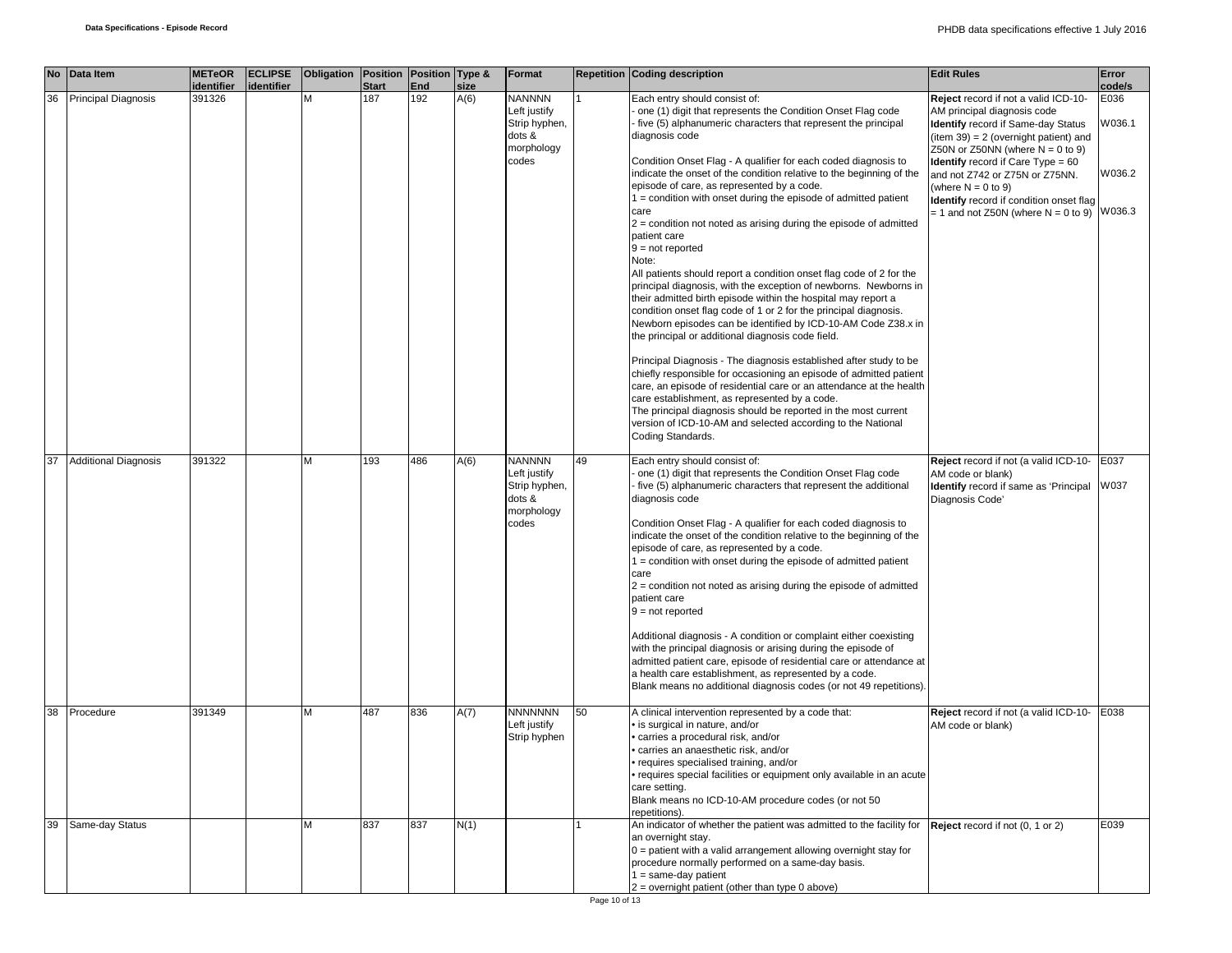|    | No Data Item                         | <b>METeOR</b><br>identifier | <b>ECLIPSE</b><br>identifier | Obligation | Position   Position   Type &<br><b>Start</b> | End  | size  | Format                                                                      |   | <b>Repetition Coding description</b>                                                                                                                                                                                                                                                                                                                                                                                                 | <b>Edit Rules</b>                                                                                                                                                                                    | Error<br>code/s  |
|----|--------------------------------------|-----------------------------|------------------------------|------------|----------------------------------------------|------|-------|-----------------------------------------------------------------------------|---|--------------------------------------------------------------------------------------------------------------------------------------------------------------------------------------------------------------------------------------------------------------------------------------------------------------------------------------------------------------------------------------------------------------------------------------|------------------------------------------------------------------------------------------------------------------------------------------------------------------------------------------------------|------------------|
| 40 | Principal MBS Item<br>Number         |                             |                              | M          | 838                                          | 851  | A(14) | Left justify                                                                |   | A valid Medical Benefits Schedule item according to the relevant<br>MBS Schedule valid for the MBS date (Item 41).<br>Blank means there was no applicable MBS item.                                                                                                                                                                                                                                                                  | If present, reject record if not a valid<br>MBS item from the relevant MBS<br>Schedule valid for the service date<br>$($ ltem 41)                                                                    | E040             |
| 41 | Principal MBS Date                   |                             |                              | M          | 852                                          | 859  | A(8)  | <b>DDMMYYYY</b>                                                             |   | The date on which;<br>i) the principal MBS (item 40) was carried out<br>or<br>ii) (if item 40 is blank), the first Miscellaneous Service Code (item<br>53) was carried out.<br>Mandatory where item 40 populated.<br>*refer to guide for use                                                                                                                                                                                         | If present, reject record if not in<br>format DDMMYYYY.<br>Reject record if date is before<br>admission date or after discharge<br>date<br>Reject record if blank and item 40 is E041.2<br>populated | E041.0<br>E041.1 |
| 42 | Minutes of operating<br>theatre time | 270350                      |                              | M          | 860                                          | 863  | N(4)  |                                                                             |   | Total time, in minutes, spent by a patient in operating theatres<br>during current episode of hospitalisation.<br>Must be filled with 0000 if no time spent in operating theatre.<br>Should be populated if surgical ADA code provided in<br>Miscellaneous Service Code field (item 53).<br>Blank means there was no applicable MBS Item or ADA code.<br>Mandatory where item 40 or item 53 is populated.<br>*refer to guide for use | If present, reject record if not<br>numeric.<br>Identify if blank and item 40 or item<br>53 is populated                                                                                             | E042<br>W042     |
| 43 | Secondary MBS Item<br>numbers        |                             |                              | М          | 864                                          | 989  | A(14) | Left justify                                                                | 9 | Additional MBS item numbers are all MBS items performed in<br>theatre/procedure room/angiography suite, which are not the<br>principal MBS code.<br>Blank means that there was no additional item or code (or not 9<br>repetitions).<br>*refer to guide for use                                                                                                                                                                      | Reject record if not (a valid MBS<br>item number from the relevant MBS<br>Schedule(s) current during the<br>episode or blank)                                                                        | E043             |
| 44 | <b>Accommodation Charge</b>          |                             |                              | M          | 990                                          | 998  | N(9)  | Right justify<br>Zero prefix<br>\$\$\$\$\$\$\$cc<br>(omit decimal<br>point) |   | The gross amount charged for accommodation (include ex-gratia<br>and patient portion accommodation charges).<br>Zero fill if no amount charged.<br>*refer to guide for use                                                                                                                                                                                                                                                           | Reject record if not numeric                                                                                                                                                                         | E044             |
| 45 | <b>Theatre Charge</b>                |                             |                              | M          | 999                                          | 1007 | N(9)  | Right justify<br>Zero prefix<br>\$\$\$\$\$\$\$cc<br>(omit decimal<br>point) |   | The gross amount charged for a theatre/procedure room/<br>angiography suite (include ex-gratia and patient portion theatre<br>charges).<br>Zero fill if no amount charged.<br>*refer to guide for use                                                                                                                                                                                                                                | Reject record if not numeric                                                                                                                                                                         | E045             |
| 46 | Labour Ward Charge                   |                             |                              | М          | 1008                                         | 1016 | N(9)  | Right justify<br>Zero prefix<br>\$\$\$\$\$\$cc<br>(omit decimal<br>point)   |   | The gross amount charged for labour ward (include ex-gratia and Reject record if not numeric<br>patient portion labour ward charges).<br>Zero fill if no amount charged.                                                                                                                                                                                                                                                             |                                                                                                                                                                                                      | E046             |
| 47 | Intensive Care Unit<br>Charge        |                             |                              | M          | 1017                                         | 1025 | N(9)  | Right justify<br>Zero prefix<br>\$\$\$\$\$\$\$cc<br>(omit decimal<br>point) |   | The gross amount charged for ICU (include ex-gratia and patient<br>portion ICU charges).<br>Zero fill if no amount charged.<br>*refer to guide for use                                                                                                                                                                                                                                                                               | Reject record if not numeric                                                                                                                                                                         | E047             |
| 48 | <b>Prosthesis Charge</b>             |                             |                              | M          | 1026                                         | 1034 | N(9)  | Right justify<br>Zero prefix<br>\$\$\$\$\$\$\$cc<br>(omit decimal<br>point) |   | The gross maximum amount charged for prosthesis (include ex-<br>gratia prosthesis charges, handling fee and patient portion),<br>Zero fill if no amount charged.                                                                                                                                                                                                                                                                     | Reject record if not numeric                                                                                                                                                                         | E048             |
| 49 | <b>Pharmacy Charge</b>               |                             |                              | M          | 1035                                         | 1043 | N(9)  | Right justify<br>Zero prefix<br>\$\$\$\$\$\$\$cc<br>(omit decimal<br>point) |   | The gross charge raised for pharmacy (include ex-gratia and<br>patient portion pharmacy charges, exclude discharge<br>medications).<br>Zero fill if no amount charged.                                                                                                                                                                                                                                                               | Reject record if not numeric                                                                                                                                                                         | E049             |
| 50 | <b>Other Charges</b>                 |                             |                              | M          | 1044                                         | 1052 | N(9)  | Right justify<br>Zero prefix<br>\$\$\$\$\$\$\$cc<br>(omit decimal<br>point) |   | The gross charge raised for any chargeable item which cannot be <b>Reject</b> record if not numeric<br>specifically categorised elsewhere (exclude ex-gratia charges,<br>television, phone calls, extra meals, FED, reversals or journal<br>adjustments).<br>Zero fill if no amount charged.<br>refer to guide for use                                                                                                               |                                                                                                                                                                                                      | E050             |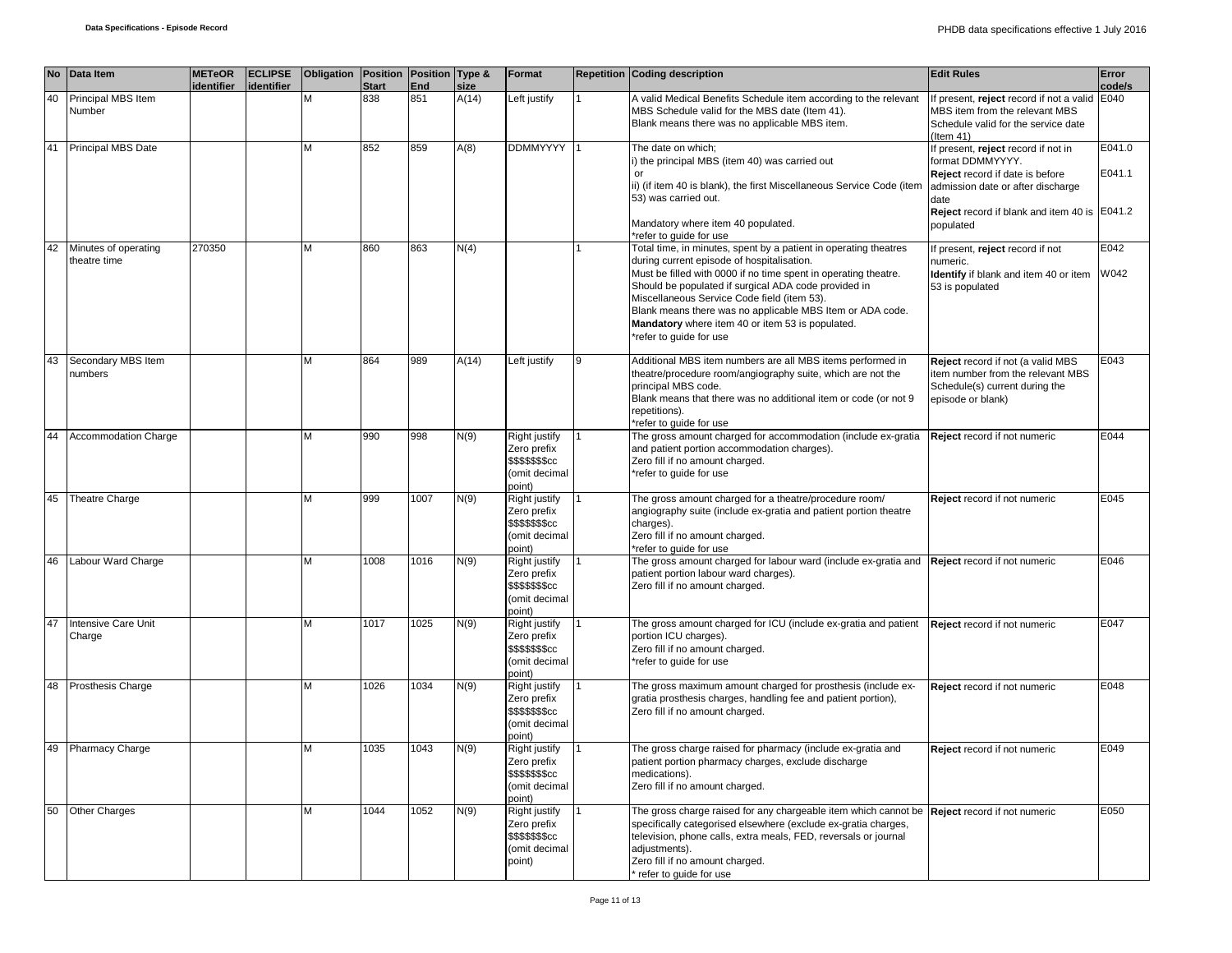|    | No Data Item                                          | <b>METeOR</b><br>dentifier | <b>ECLIPSE</b><br>identifier | Obligation | <b>Position Position Type &amp;</b><br><b>Start</b> | End  | size  | Format                                                                             |    | <b>Repetition Coding description</b>                                                                                                                                                                                                       | <b>Edit Rules</b>                                                                                                                                               | Error<br>code/s  |
|----|-------------------------------------------------------|----------------------------|------------------------------|------------|-----------------------------------------------------|------|-------|------------------------------------------------------------------------------------|----|--------------------------------------------------------------------------------------------------------------------------------------------------------------------------------------------------------------------------------------------|-----------------------------------------------------------------------------------------------------------------------------------------------------------------|------------------|
| 51 | <b>Bundled Charges</b>                                |                            |                              | M          | 1053                                                | 1061 | N(9)  | <b>Right justify</b><br>Zero prefix<br>\$\$\$\$\$\$\$cc<br>(omit decimal<br>point) |    | The gross bundled charge raised (include ex-gratia and patient<br>portion bundled charges).<br>Zero fill if no amount charged.<br>*refer to guide for use                                                                                  | Reject record if not numeric                                                                                                                                    | E051             |
| 52 | <b>Medical Record Number</b>                          |                            |                              | М          | 1062                                                | 1081 | A(20) | Left justify                                                                       |    | The Medical Record Number (or unit record number) that uniquely Reject record if blank<br>identifies the patient, regardless of the number of admissions they<br>have had to the facility.                                                 |                                                                                                                                                                 | E052             |
| 53 | Miscellaneous Service<br>Codes                        |                            |                              | M          | 1082                                                | 1191 | A(11) | Left justify                                                                       | 10 | Any miscellaneous service codes (i.e. non MBS items or<br>Australian Dental Association codes) used for billing.<br>Up to 10 codes may be entered.<br>Blank means that there were no miscellaneous service codes or<br>not 10 repetitions. |                                                                                                                                                                 |                  |
| 54 | Hospital-in-the-home care<br>Charges                  |                            |                              | М          | 1192                                                | 1200 | N(9)  | <b>Right justify</b><br>Zero prefix<br>\$\$\$\$\$\$\$cc<br>(omit decimal<br>(point |    | The gross charge raised for hospital-in-the-home care service<br>(include ex-gratia and HITH patient portion charges).<br>Zero fill if no amount charged.                                                                                  | Reject record if not numeric                                                                                                                                    | E054             |
| 55 | <b>Special Care Nursery</b><br>Charges                |                            |                              | M          | 1201                                                | 1209 | N(9)  | Right justify<br>Zero prefix<br>\$\$\$\$\$\$\$cc<br>(omit decimal<br>(point        |    | The gross charges raised for SCN (include ex-gratia and patient<br>portion SCN charges, exclude NICU charges).<br>Zero fill if no amount charged.<br>*refer to quide for use                                                               | Reject record if not numeric                                                                                                                                    | E055             |
| 56 | Coronary Care Unit<br>Charges                         |                            |                              | M          | 1210                                                | 1218 | N(9)  | Right justify<br>Zero prefix<br><b>\$\$\$\$\$\$\$cc</b><br>(omit decimal<br>point) |    | The gross charge raised for CCU (include ex-gratia and patient<br>portion CCU charges).<br>Zero fill if no amount charged.<br>*refer to quide for use                                                                                      | Reject record if not numeric                                                                                                                                    | E056             |
| 57 | <b>Special Care Nursery</b><br>hours                  |                            |                              | O          | 1219                                                | 1222 | N(4)  | Right justify<br>Zero prefix                                                       |    | The number of hours the patient spent in a SCN.<br>Zero fill if not applicable.<br>*refer to quide for use                                                                                                                                 | If present, reject record if not<br>numeric.                                                                                                                    | E057             |
| 58 | Coronary Care Unit hours                              |                            |                              | O          | 1223                                                | 1226 | N(4)  | Right justify<br>Zero prefix                                                       |    | The number of hours the patient spent in a CCU.<br>Zero fill if not applicable.<br>*refer to guide for use                                                                                                                                 | If present, reject record if not<br>numeric.                                                                                                                    | E058             |
| 59 | <b>Special Care Nursery</b><br>days                   |                            |                              | M          | 1227                                                | 1229 | N(3)  | Right justify<br>Zero prefix                                                       |    | The number of days the patient spent in a SCN.<br>Zero fill if not applicable.<br>*refer to guide for use                                                                                                                                  | Reject record if not numeric.<br>Reject record if not zero for day<br>facilities                                                                                | E059.0<br>E059.1 |
| 60 | Coronary Care Unit days                               |                            |                              | М          | 1230                                                | 1232 | N(3)  | Right justify<br>Zero prefix                                                       |    | The number of days the patient spent in a CCU.<br>Zero fill if not applicable.<br>*refer to quide for use                                                                                                                                  | Reject record if not numeric.<br>Reject record if not zero for day<br>facilities                                                                                | E060.0<br>E060.1 |
| 61 | Number of Qualified Days 270033<br>for Newborns       |                            |                              | М          | 1233                                                | 1237 | N(5)  | Right justify<br>Zero prefix                                                       |    | The number of qualified newborn days occurring within a newborr<br>episode of care.<br>Zero fill if not applicable.<br>*refer to quide for use                                                                                             | Reject record if not numeric.<br>Identify record if >0000 and (care<br>type not newborn care)                                                                   | E061<br>W061     |
| 62 | Hospital-in-the-home care<br><b>Commencement Date</b> |                            |                              | м          | 1238                                                | 1245 | A(8)  | DDMMYYYY                                                                           |    | Date on which an admitted patient commences an episode of<br>hospital-in-the-home care services.<br>Conditional item if HITH charge (item 54) > 0<br>Blank fill if not applicable.                                                         | Reject record if item 54 is populated E062.0<br>and item is blank or not in format<br>DDMMYYYY.<br>Reject record if commencement<br>date > HITH completed date. | E062.1           |
| 63 | Hospital-in-the-home care<br><b>Completed Date</b>    |                            |                              | M          | 1246                                                | 1253 | A(8)  | DDMMYYYY                                                                           |    | Date on which an admitted patient completes an episode of<br>hospital-in-the-home care services.<br>Conditional item if HITH charge (item 54) > 0.<br>Blank fill if not applicable.                                                        | Reject record if item 54 is populated<br>and item is blank or not in format<br>DDMMYYYY.<br>Reject record if completed date <<br><b>HITH commencement date.</b> | E063.0<br>E063.1 |
| 64 | <b>Palliative Care Days</b>                           |                            |                              | M          | 1254                                                | 1257 | N(4)  | <b>Right justify</b><br>Zero prefix                                                |    | The number of days a patient received palliative care during an<br>episode.<br>Where the entire episode is Palliative, provide the total length of<br>stay in days.<br>Zero fill if not applicable.<br>*refer to quide for use             | Reject record if not numeric.<br><b>Identify</b> record if 0 and palliative<br>care status (item $25$ ) = 1                                                     | E064<br>W064     |

**Total record length = 1257**